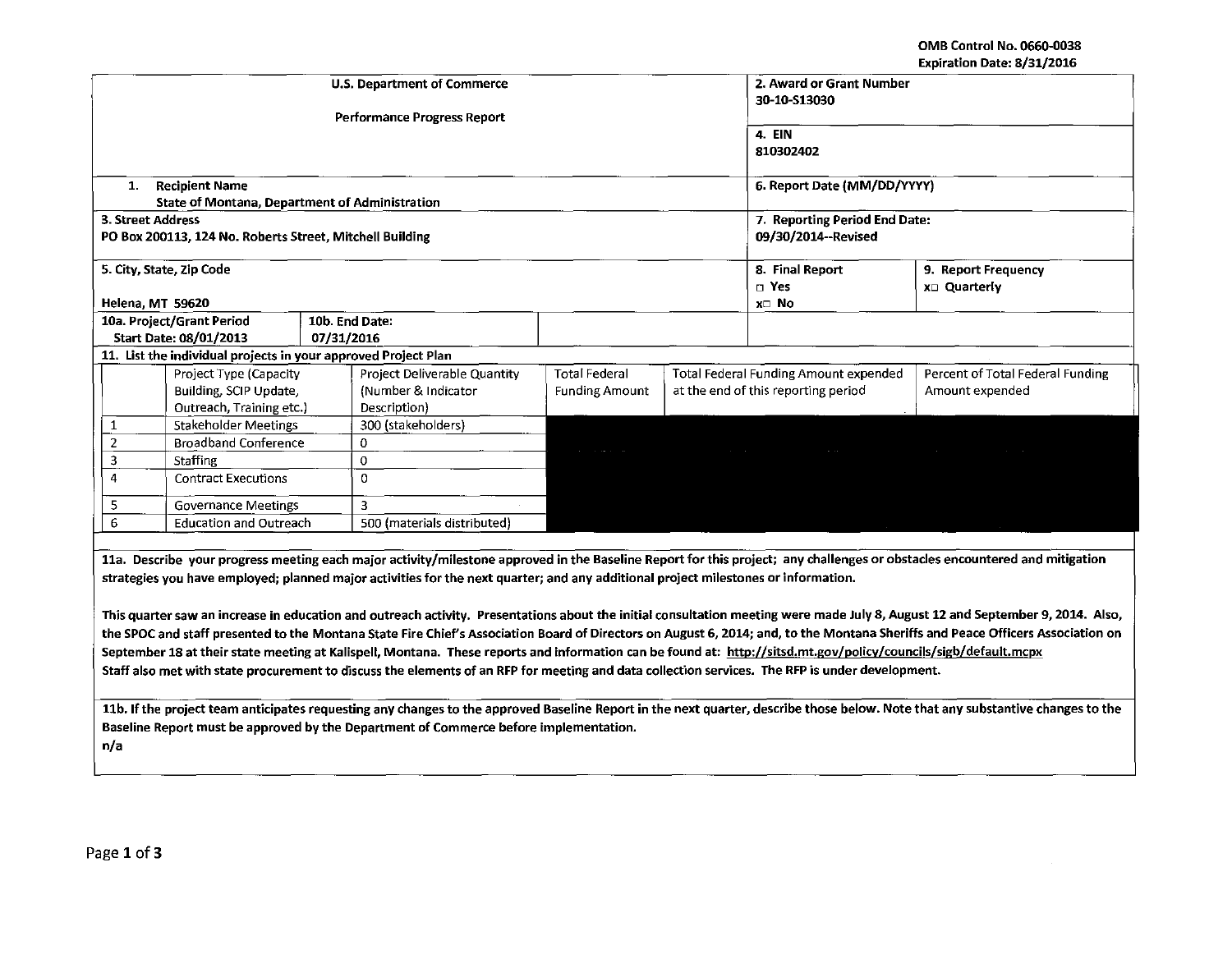11c. Provide any other information that would be useful to NTIA as it assesses this project's progress.

lld. Describe any success stories or best practices you have identified. Please be as specific as possible.

The Governance structure is yielding benefits to SLIGP progress. By having local representation from statewide associations of fire, police, emergency medical, as well as state justice, transportation and military affairs, and, non-voting telecommunications representatives, the parties are talking and working together. This has resulted in a successful Initial Consultation Meeting held at the end of October, 2014.

12. Personnel

12a. If the project is not fully staffed, describe how any lack of staffing may impact the project's time line and when the project will be fully staffed.

12b. Staffing Table

| <b>Job Title</b>                           | FTE % | <b>Project(s) Assigned</b>                                                                                                                                                                     | Change    |
|--------------------------------------------|-------|------------------------------------------------------------------------------------------------------------------------------------------------------------------------------------------------|-----------|
| SLIGP Start-up Manager (Inkind)            | 100%  | Work with Governance Board, including reports to SIGB upon request;<br>prepare PPR; organize OR and Ed with public safety associations and communities;                                        | No Change |
|                                            |       | prepare statements of work for subcontracts.                                                                                                                                                   |           |
| SPOC (Inkind)                              | 5%    | Single Point of Contact meeting and conference attendance; Bureau Chief supervision                                                                                                            | No Change |
| PSCB Bureau Chief (inkind)                 | 20%   | Bureau Chief meeting and conference attendance, SLIGP supervision                                                                                                                              | No Change |
| PSCB Bureau Fiscal Manager (inkind)        | 3%    | Liaison with state accounting, fiscal reporting, procurement                                                                                                                                   | No Change |
| Administrative Assistant to SIGB (federal) | 50%   | Maintain SIGB and SLIGP websites, SIGB attendance records, meeting minutes,<br>meeting scheduling and set-up, travel claims processing from SIGB members, and,<br>answer SIGB member requests. | No Change |

## 13. Subcontracts (Vendors and/or Subrecipients)

13a. Subcontracts Table - Include all subcontractors. The totals from this table must equal the "Subcontracts Total" in Question 14f.

| Name | Subcontract Purpose         | Type             | RFP/RFQ | Contract | Start | End         | <b>Total Federal</b>   | <b>Total Matching</b>  | Project and % Assigned |
|------|-----------------------------|------------------|---------|----------|-------|-------------|------------------------|------------------------|------------------------|
|      |                             | (Vendor/Subrec.) | Issued  | Executed | Date  | <b>Date</b> | <b>Funds Allocated</b> | <b>Funds Allocated</b> |                        |
|      |                             |                  | (Y/N)   | (Y/N)    |       |             |                        |                        |                        |
|      | Needs Assessment            | Vendor           | Ν       | Ν        |       |             | 410,931                | 102,733                |                        |
|      | <b>Meeting Facilitation</b> | Vendor           | Ν       | N        |       |             | (inclusive)            |                        |                        |
|      | Legal                       | Vendor           |         | N        |       |             | (inclusive)            |                        |                        |
|      | Technical                   | Vendor           | N       | N        |       |             | (Inclusive)            |                        |                        |
|      | Website                     | Vendor           | N       | N        |       |             | (inclusive)            |                        |                        |
|      |                             |                  |         |          |       |             |                        |                        |                        |

3b. Describe any challenges encountered with vendors and/or subrecipients. N/A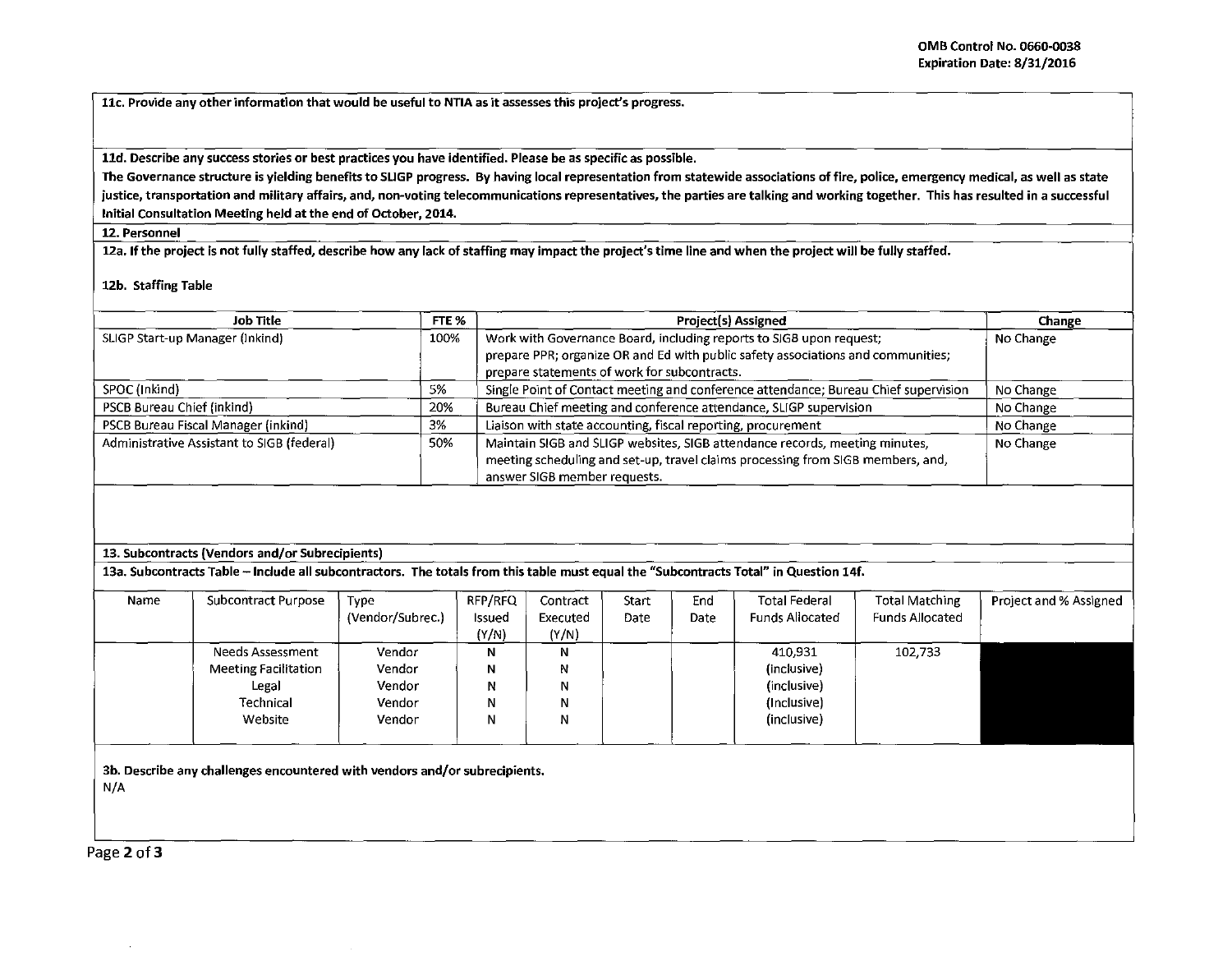| 14. Budget Worksheet                                                                                                                                                                      |               |                   |                     |                                                   |                                                                                                                                                                                      |                          |  |  |  |  |
|-------------------------------------------------------------------------------------------------------------------------------------------------------------------------------------------|---------------|-------------------|---------------------|---------------------------------------------------|--------------------------------------------------------------------------------------------------------------------------------------------------------------------------------------|--------------------------|--|--|--|--|
| Columns 2, 3 and 4 must match your current project budget for the entire award, which is the SF-424A on file.                                                                             |               |                   |                     |                                                   |                                                                                                                                                                                      |                          |  |  |  |  |
| Only list matching funds that the Department of Commerce has already approved.                                                                                                            |               |                   |                     |                                                   |                                                                                                                                                                                      |                          |  |  |  |  |
|                                                                                                                                                                                           |               |                   |                     |                                                   |                                                                                                                                                                                      |                          |  |  |  |  |
| Project Budget Element (1)                                                                                                                                                                | Federal Funds | Approved Matching | <b>Total Budget</b> | <b>Federal Funds</b>                              | <b>Approved Matching Funds</b>                                                                                                                                                       | Total Funds Expended (7) |  |  |  |  |
|                                                                                                                                                                                           | Awarded (2)   | Funds (3)         | (4)                 | Expended (5)                                      | Expended (6)                                                                                                                                                                         |                          |  |  |  |  |
| a. Personnel Salaries                                                                                                                                                                     | 250,000       | 330,272           | 580.272             | 12,015                                            | 85,102                                                                                                                                                                               | 97,117                   |  |  |  |  |
| b. Personnel Fringe Benefits                                                                                                                                                              | 56 850        | 75.104            | 131.954             | 2,394                                             | 22,622                                                                                                                                                                               | 25,016                   |  |  |  |  |
| c. Travel                                                                                                                                                                                 | 181,026       | 14,157            | 195,183             | 9,037                                             | 13,743                                                                                                                                                                               | 22,780                   |  |  |  |  |
| d. Equipment                                                                                                                                                                              | 0             | 0                 | $\Omega$            | 0                                                 | 0                                                                                                                                                                                    | 0                        |  |  |  |  |
| e. Materials/Supplies                                                                                                                                                                     | 9,400         | 1.832             | 11,232              | 0                                                 | $\Omega$                                                                                                                                                                             | $\Omega$                 |  |  |  |  |
| f. Subcontracts Total                                                                                                                                                                     | 410,931       | O                 | 410.931             | 0                                                 | $\mathbf 0$                                                                                                                                                                          | 0                        |  |  |  |  |
| g. Other                                                                                                                                                                                  | 908,208       | 32,739            | 940.947             | 0                                                 | $\Omega$                                                                                                                                                                             | $\Omega$                 |  |  |  |  |
| h. Total Costs                                                                                                                                                                            | 1,816,415     | 454,104           | 2,270,519           | 23,446                                            | 121.467                                                                                                                                                                              | 144,913                  |  |  |  |  |
| i. % of Total                                                                                                                                                                             | 80%           | 20%               | 100%                | 16%                                               | 84%                                                                                                                                                                                  | 100%                     |  |  |  |  |
|                                                                                                                                                                                           |               |                   |                     |                                                   | 15. Certification: I certify to the best of my knowledge and belief that this report is correct and complete for performance of activities for the purpose(s) set forth in the award |                          |  |  |  |  |
| documents.                                                                                                                                                                                |               |                   |                     |                                                   |                                                                                                                                                                                      |                          |  |  |  |  |
|                                                                                                                                                                                           |               |                   |                     |                                                   |                                                                                                                                                                                      |                          |  |  |  |  |
| 16a. Typed or printed name and title of Authorized Certifying Official                                                                                                                    |               |                   |                     | 16c. Telephone (area code, number, and extension) |                                                                                                                                                                                      |                          |  |  |  |  |
|                                                                                                                                                                                           |               |                   |                     | 406-444-6134                                      |                                                                                                                                                                                      |                          |  |  |  |  |
| <b>Quinn Ness, Chief</b>                                                                                                                                                                  |               |                   |                     |                                                   |                                                                                                                                                                                      |                          |  |  |  |  |
| <b>Public Safety Communications Bureau</b>                                                                                                                                                |               |                   |                     |                                                   |                                                                                                                                                                                      |                          |  |  |  |  |
|                                                                                                                                                                                           |               |                   |                     |                                                   |                                                                                                                                                                                      |                          |  |  |  |  |
|                                                                                                                                                                                           |               |                   |                     | 16d. Email Address Qness@mt.gov                   |                                                                                                                                                                                      |                          |  |  |  |  |
| 16b. Signature of Authorized Certifying Official                                                                                                                                          |               |                   |                     | 16e. Date Report Submitted (month, day, year)     |                                                                                                                                                                                      |                          |  |  |  |  |
| <u>r ex</u>                                                                                                                                                                               |               |                   |                     | 10/31/14; Revised 11/20/14                        |                                                                                                                                                                                      |                          |  |  |  |  |
| coording to the Portation's Peduction Act, as amonded, no persons are required to respend to a collection of information unless it displays a currently valid OMR control number. Public, |               |                   |                     |                                                   |                                                                                                                                                                                      |                          |  |  |  |  |

According to the Paperwork Reduction Act, as amended, no persons are required to respond to a collection of information unless it displays a currently valid OMB control number. Public<br>reporting burden for this collection o sources, gathering and maintaining the data needed, and completing and reviewing the collection of information. Send comments regarding the burden estimate or any other aspect of this collection of information, including suggestions for reducing this burden, to Michael Dame, Director, State and Local Implementation Grant Program, Office of Public Safety Communications, National Telecommunications and Information Administration, U.S. Department of Commerce (DOC), 1401 Constitution Avenue, N.W., HCHB, Room 7324, Washington, D.C. 20230.

 $\sim 10^{-1}$